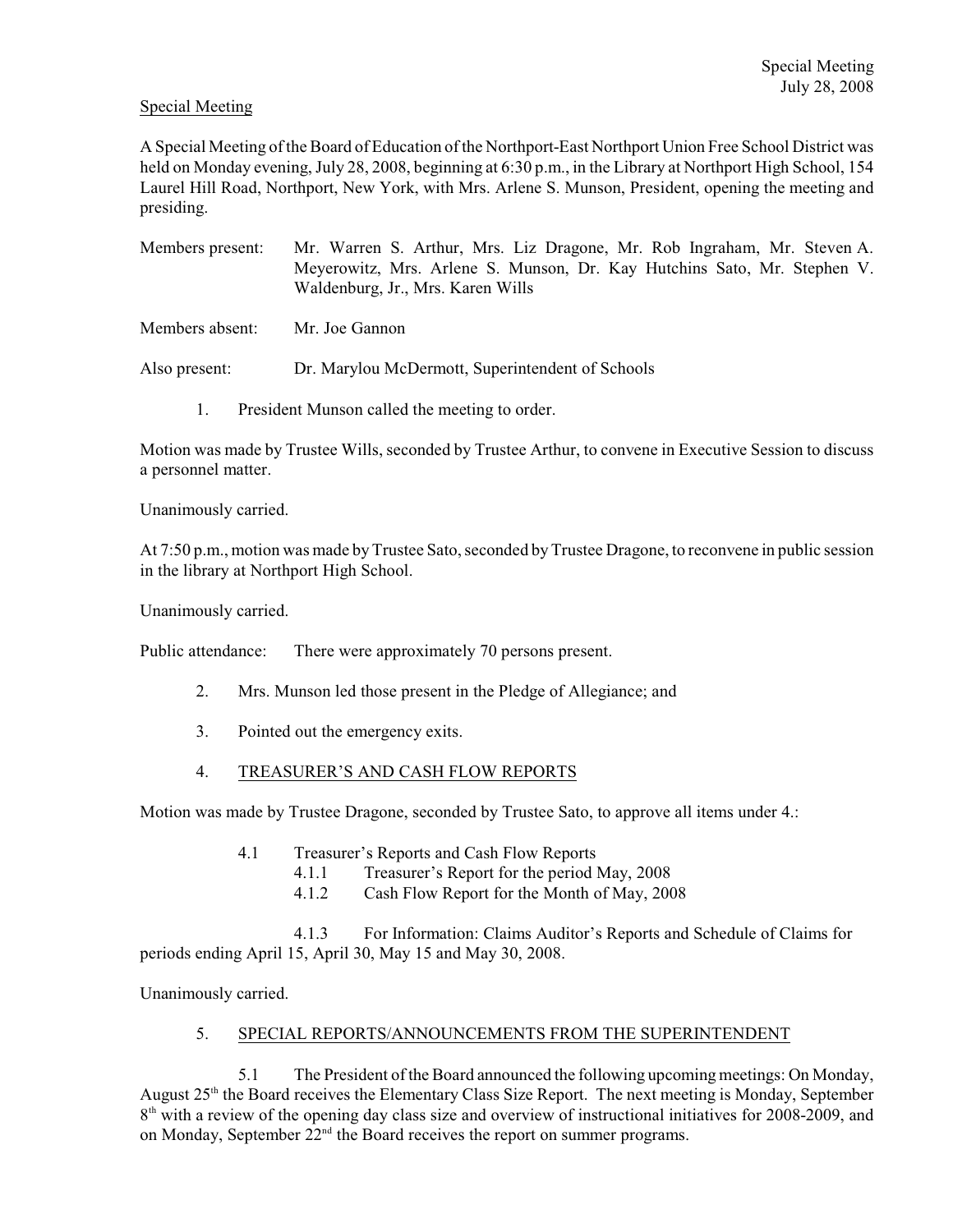#### 6. COMMUNICATIONS

There were no letters of communication.

7. PUBLIC PARTICIPATION

#### Name Comment

Frank Doyle Mr. Doyle read a letter to the Board concerning the Board's decision to remove the Teacher first reading of the revised attendance policy from tonight's meeting. Mr. Doyle commented that the issue of attendance for credit has been on the table for well over three years and the grade by grade data speaks volumes for the attendance for credit revision.

There was a long discussion among the Board members, teachers and community members regarding the proposed revisions to the attendance policy. Several Board members stated that they still had questions that needed to be answered including the role of the new attendance teacher and the role of the attendance review board. Several Board members were concerned that parents did not have the information regarding the policy change and that they would like to hear from them. In response to a question on whether it is the intention of the Board to move forward before September and get an agreement in place, Trustee Meyerowitz responded that if the committee can further agree on language and alleviate concerns expressed, the Board should be able to move forward. Trustee Meyerowitz stated that he does not want to go into a first reading of the policy with unanswered questions. The President of the Board asked Dr. McDermott to post the draft of the revised attendance policy on the District's website so parents can be made aware of the proposed changes.

The President of the Board stated that the entire Board now has the attendance data requested and they need to go through it. Mrs. Munson asked all Board members to compile all concerns and forward them to the Superintendent by August 15th.

# 8. SUPERINTENDENT'S REPORT, GENERAL - FOR BOARD ACTION

Motion was made by Trustee Waldenburg, seconded by Trustee Ingraham, to approve all items under 8.1, including Supplemental 8.1.1 (Schedule A #24-27):

8.1 Personnel Schedules, each dated July 28, 2008, and each attached and made part of the official minutes:

| 8.1.1 |  | Schedule A - Certified Staff (including Supplemental A) |
|-------|--|---------------------------------------------------------|
| 8.1.2 |  | Schedule B - Non-Instructional Staff                    |
| 8.1.3 |  | Schedule F - Change of Name                             |

Unanimously carried by those present.

8.2 Withdrawn

Motion was made byTrustee Meyerowitz, seconded byTrustee Waldenburg, to approve items 8.3.1 and 8.3.2.

- 8.3 Receiving for a second reading and adopting the revisions to the following policies:
	- 8.3.1 Policy #9501, "*Condition of Employment Cabinet Members*" 8.3.2 Policy #9502, *"Condition of Employment - Directors"*

Unanimously carried by those present.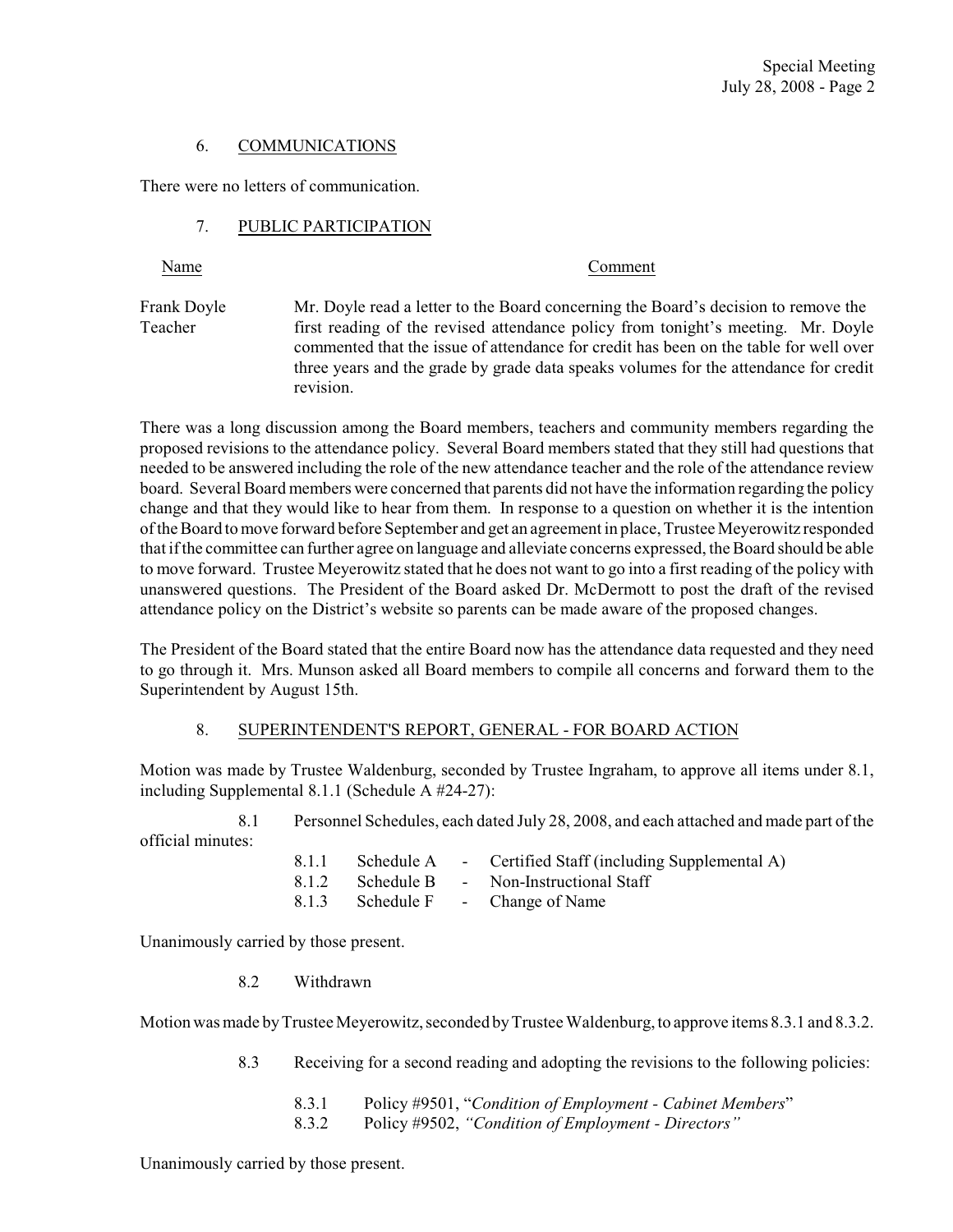Motion was made by Trustee Waldenburg, seconded by Trustee Arthur, to approve item 8.3.3, receiving for a second reading and adopting revisions to the following policy:

# 8.3.3 Policy #5131.7, *"Lunch Leave"*

There was a discussion by the Board as to whether the high school has enough time to prepare for the additional students if the campus were to be closed. The President of the Board stated that the costs of closing the campus and providing additional seating and modifications to the cafeteria to accommodate the approximately 300 additional students was not budgeted into the 2008-2009 school year. Mrs. Munson opened up the discussion to the community members.

| Glen Meyerowitz<br>Student           | Stated that he is opposed to closing the campus and presented the Board<br>with a petition signed by 462 students. Mr. Meyerowitz stated that he<br>believes lunch leave is a privilege and is crucial to the education of students.<br>He also agreed that rules should be in place in order for students to earn the<br>privilege.                           |
|--------------------------------------|----------------------------------------------------------------------------------------------------------------------------------------------------------------------------------------------------------------------------------------------------------------------------------------------------------------------------------------------------------------|
| Warren Arthur<br><b>Board Member</b> | Stated that the students do not have enough experience driving and when<br>that is combined with the distractions and speed the car becomes a lethal<br>weapon. Mr. Arthur stated that he does not want to wait until next year to<br>close the campus.                                                                                                        |
| Elaina<br>Student                    | Stated that the school needs to look into the cost of closing the campus and<br>there is not enough time to plan and have it in place for the start of school.                                                                                                                                                                                                 |
| David Lieberman<br>Parent            | Stated that he supports the lunch leave policy as it now stands where seniors<br>can go out to lunch with permission of their parents.                                                                                                                                                                                                                         |
| <b>Ben Kramer</b><br>Parent          | Stated that the cafeteria is already overcrowded and that it is the parents<br>responsibility to determine whether their child is allowed to go out for<br>lunch.                                                                                                                                                                                              |
| Marybeth Tello<br>Community member   | Stated she is a local small business owner and that closing the campus<br>during lunch would have a serious effect on her business especially during<br>the winter months. Ms. Tello stated that by closing the campus students lose<br>the opportunity to make wise choices including time management,<br>responsibility, independence and fiscal management. |
| Alex Woturski<br>2007 Graduate       | Stated that he would like to see the campus stay open for the seniors and<br>asked the Board to consider the benefits of lunch leave. Mr. Woturski stated<br>that lunch leave was a privilege and an opportunity for students to take a<br>mental break from the stress of school.                                                                             |
| Joe Alicata<br>Parent                | Stated that it is the parents choice to decide whether or not to give their<br>child permission to go out for lunch. He asked the Board not to take that<br>right away from the parents.                                                                                                                                                                       |

Trustee Meyerowitz stated that after hearing the comments tonight, he is not comfortable with closing the campus and given the rule about parent authorization being a necessity, he would vote to allow the campus to remain open.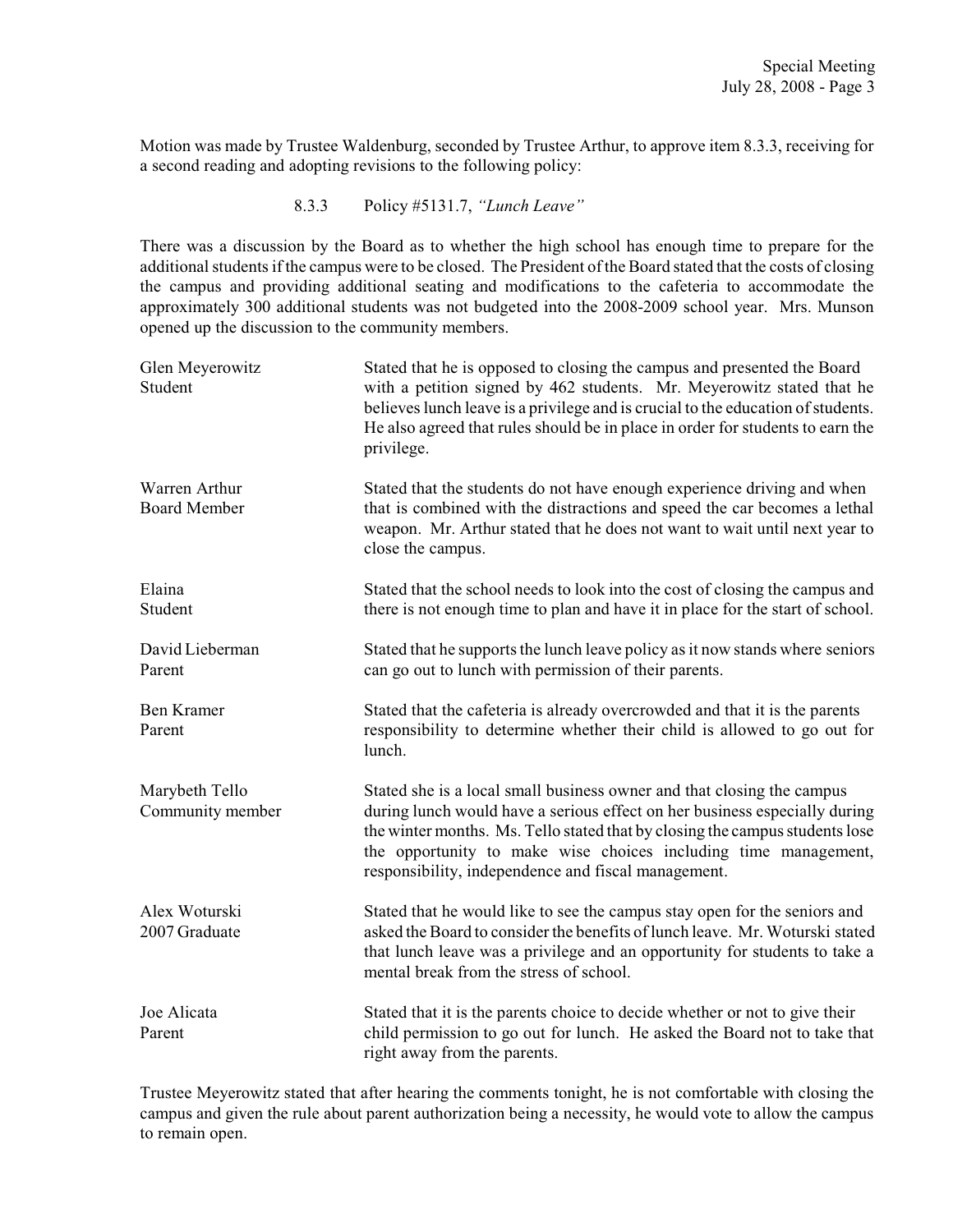President Munson stated that the 2008-2009 budget did not include the necessary funds to make alterations to the cafeteria to house and feed the students if the campus were closed.

Trustee Dragone stated that she has agonized over this and due to the logistical problems and budgetary concerns she would vote to keep the campus open for seniors and give them an opportunity to show responsibility.

Trustee Ingraham stated that the open campus was one factor that made Northport High School a different place. Mr. Ingraham stated that he would like to see the privilege being earned. Mr. Ingraham stated that he is standing by his earlier decision and does not want to close the campus for seniors.

Trustee Sato stated that she would vote to leave the campus open.

Trustee Wills stated that 42 minutes is not enough time for students to go out for lunch and she would vote to close the campus.

Trustee Arthur stated that his primary concern is for the safety of students and right now we have students that are not returning to class on time now.

Vice President Waldenburg stated that there is a problem with logistics and he will continue to vote to close the campus.

Vote on Trustee Waldenburg's motion, seconded by Trustee Arthur, to approve item 8.3.3, receiving for a second reading and adopting revisions to the Lunch Leave Policy was as follows:

- YES: Mr. Arthur, Mr. Waldenburg, Mrs. Wills
- NO: Mrs. Dragone, Mr. Ingraham, Mr. Meyerowitz, Mrs. Munson, Dr. Sato

Motion failed.

The President of the Board charged the superintendent and administration to come up with the appropriate budgetary implications and modifications to make a senior cafeteria including vendors with a time line to implement this in the 2009-2010 school year.

Motion was made by Trustee Waldenburg, seconded by Trustee Sato, to approve all items remaining under 8., and all items under 9.

8.4 Receiving for a second reading and adopting the following textbook:

| 8.4.1 | Imaginez: le français sans frontieres |                       |                  |  |  |
|-------|---------------------------------------|-----------------------|------------------|--|--|
|       | Cherie Mitschke                       | Vista Higher Learning | 11th-12th Grades |  |  |

- 8.5 Receiving for a first reading the following textbooks:
	- 8.5.1 Java Software Solutions John Lewis, et. al. Pearson Addison Wesley 11<sup>th</sup> - 12<sup>th</sup> Grades
	- 8.5.2 Mathematics Course 3: Pre-Algebra Jennie M. Bennett, et. al. Holt, Rinehart and Winston 8<sup>th</sup> Grade
	- 8.5.3 Mathematics Course 2 Jennie M. Bennett, et. al. Holt, Rinehart and Winston  $7<sup>th</sup>$  Grade